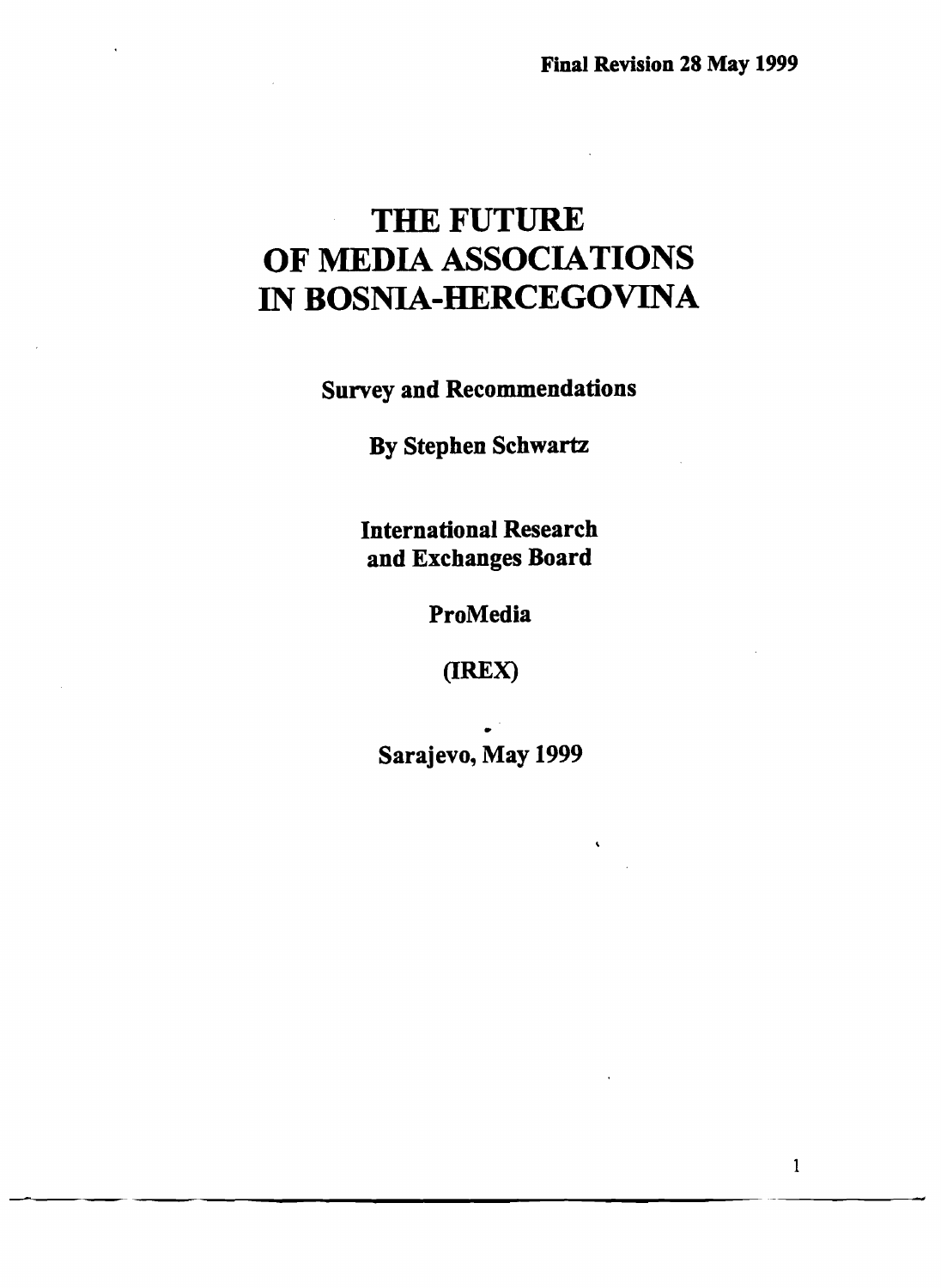# **Contents**

Executive Summary 3

Prefatory Notes, Disclaimer and Acknowledgements 4

Introduction 6

Historical Overview 6

Organizational Review 8

General Recommendations 14

A Postscript on the International Federation of Journalists (IFJ) 15

•

 $\ddot{\phantom{a}}$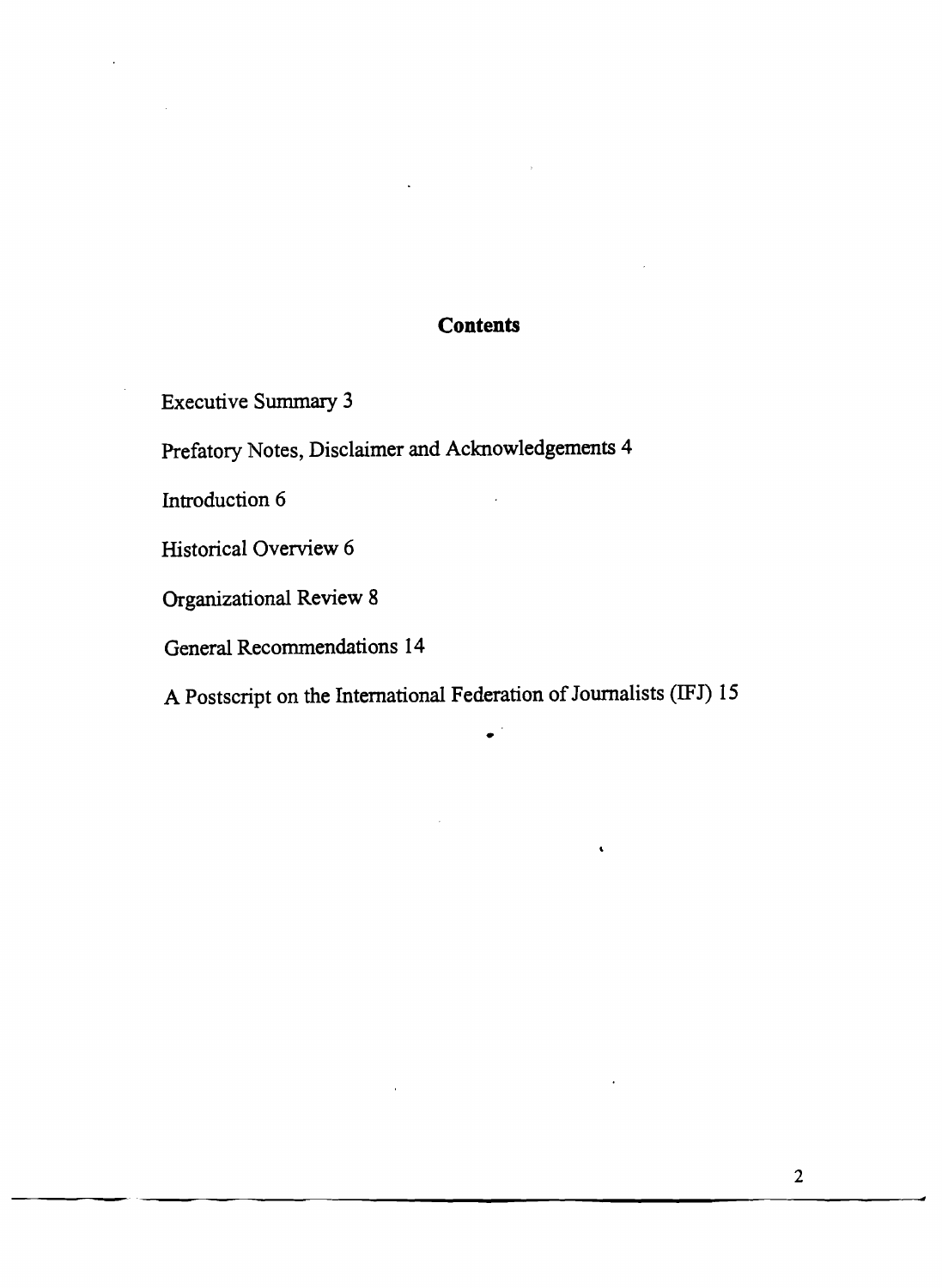Bosnian journalists remain unsure of themselves and their role. Bosnian media consumers have grown extremely cynical about the manipulation of public opinion. In addition, international observers, and some Bosnians, blame media propaganda for the onset and many atrocities of the war. Some foreign agencies operating in Bosnia have so placed blame for ethnic polarization and fighting on media as to have assumed that Bosnian media must be thoroughly monitored, controlled, and directed so as to prevent a new outbreak of combat.

The efficient, modern, and service-oriented organization of the media communities in Bosnia-Hercegovina must be regarded as a leading priority for the country's successful reconstruction.

Bosnia-Hercegovina presently encompasses five professional associations of journalists, a trade union, and two publishers' associations.

IREX ProMedia, to best assist the Bosnian media associations to pursue their work, should implement the following general recommendations:

First, IREX should fund an expert in media professional organizations for an assignment of at least four months to work exclusively on these issues. Such an individual should be an American with extensive practical experience in this area, along with a published bibliography of original research and comparative studies. Although IREX ProMedia in Bosnia-Hercegovina is currently adequately staffed for professional training, analysis, and business training, organizational issues represent a separate area of competence in which practical experience is indispensable. As an alternative, an existing post should be reorganized to include adequate work time for extensive and dedicated attention to these issues.

Second, IREX ProMedia should recommend that the professional associations, unions, and publishers' associations join and participate in a non-official, advisory press council, or, better, a liaison committee, that will focus on coordination of their activities in the direction of eventual unification. Such a body should be directed and staffed by Bosnians rather than outsiders, and the Independent Union of Professional Journalists (NUPN) should be considered the lead organization in establishing such a coordinating committee. Activities of such a press council should include study of a refonn in the issuance of press cards, which should be removed from the authority of SFOR, establishment of a legal fund to assist journalists throughout Bosnia-Hercegovina, and creation of a press center in Sarajevo.

Third, USAID should review its policy on assistance to state-dominated and partyoriented organizations. The reason for this is simple but dual: the Union of Journalists of the Republic of Srpska (UNRS) is undeniably the most serious and effective such association in that entity, regardless of its reputation as a statecontrolled body, and the Union of Croat Journalists of Bosnia-Hercegovina (UHN) is the sole such organization in the area of Herceg-Bosna Exclusion of these groups from assistance serves no practical purpose.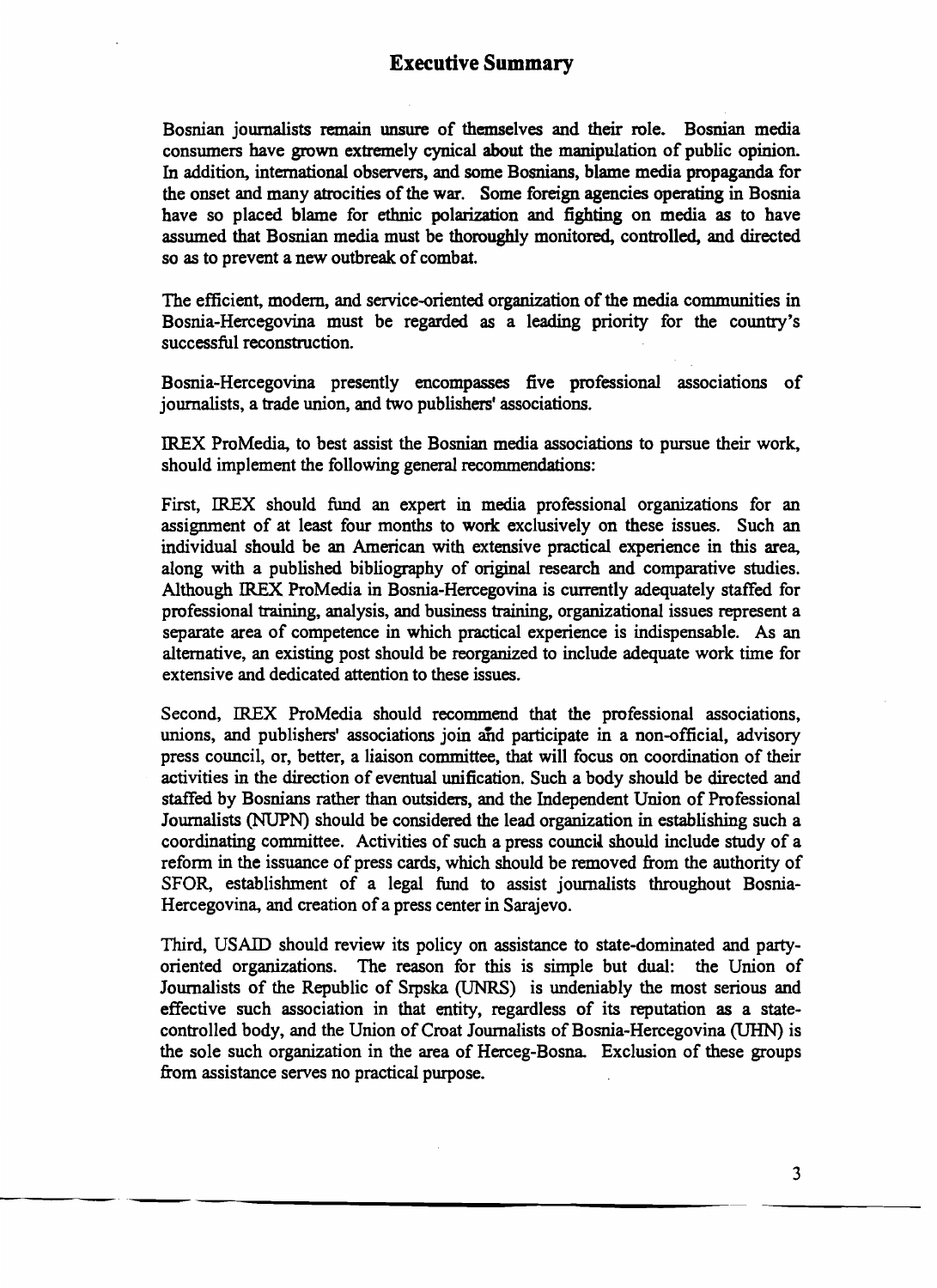Fourth, IREX ProMedia must insist on annual certification of all such organizations (except publishers' associations) based on reviews of their internal and financial practices.

Fifth, !REX ProMedia must assist the Publishers' Association of Bosnia-Hercegovina (Izdavača) in becoming an efficient, functioning advocate for the business interests of media owners. Izdavača should immediately establish relations with its counterpart in the Republic of Srpska, which should also be assisted in attaining a more efficient operating status, and every effort should be made to establish such an association to represent Croat publishers.

Sixth. !REX ProMedia should supplement its training in investigative journalism, ethics, standards, and related issues with seminars on the relation between media entrepreneurship, business law and responsibility, and modern trade unionism.

Seventh, !REX ProMedia should insist on the adoption of regular consultations between all professional associations and unions, on one side, and the publishers' associations, on the other.

Eighth, in several areas of Bosnia-Hercegovina journalists' associations are absent, including Bihac-Cazin, GOraZde, and the Trans-Drina area of Bosnia and Eastern Hercegovina. Particularly in Bihać-Cazin, relations between journalists and local political authorities are extremely tense. !REX ProMedia should assist the journalists' associations to extend and establish themselves in these areas.

# Prefatory Notes

The survey and recommendations contained in the following report were developed during an !REX training visit conducted in May 1999, in the Bosnian and Hercegovinian cities of Sarajevo and Mostar. The information herein is derived from group and individual interviews conducted by the survey author with officers of professional associations, trade unions, and a publishers' association presently functioning on the territory of Bosnia-Hercegovina.

As reflected in the report, Bosnia-Hercegovina has, since the Dayton Agreement of 1995, been divided into two entities, the "Federation of Bosnia-Hercegovina" grouping Bosniaks (Muslim Bosnians) and Croats, and the "Republic of Srpska," based in Serbian-majority regions. These entities will be referred to in this report as "the Federation" and "the R.S.," following common Bosnian practice. In addition, however, the Croat-majority area of Westem Hercegovina has come to function as, in some respects, an unofficial, unrecognized, and in terms of Dayton, an illegal "third<br>entity." This area will be referred to herein as entity." This area will be referred to herein as "Herceg-Bosna," again following local practice.

The use of such nomenclature does not and should not imply any political attitude toward the existence, maintenance, or future changes in status of such entities.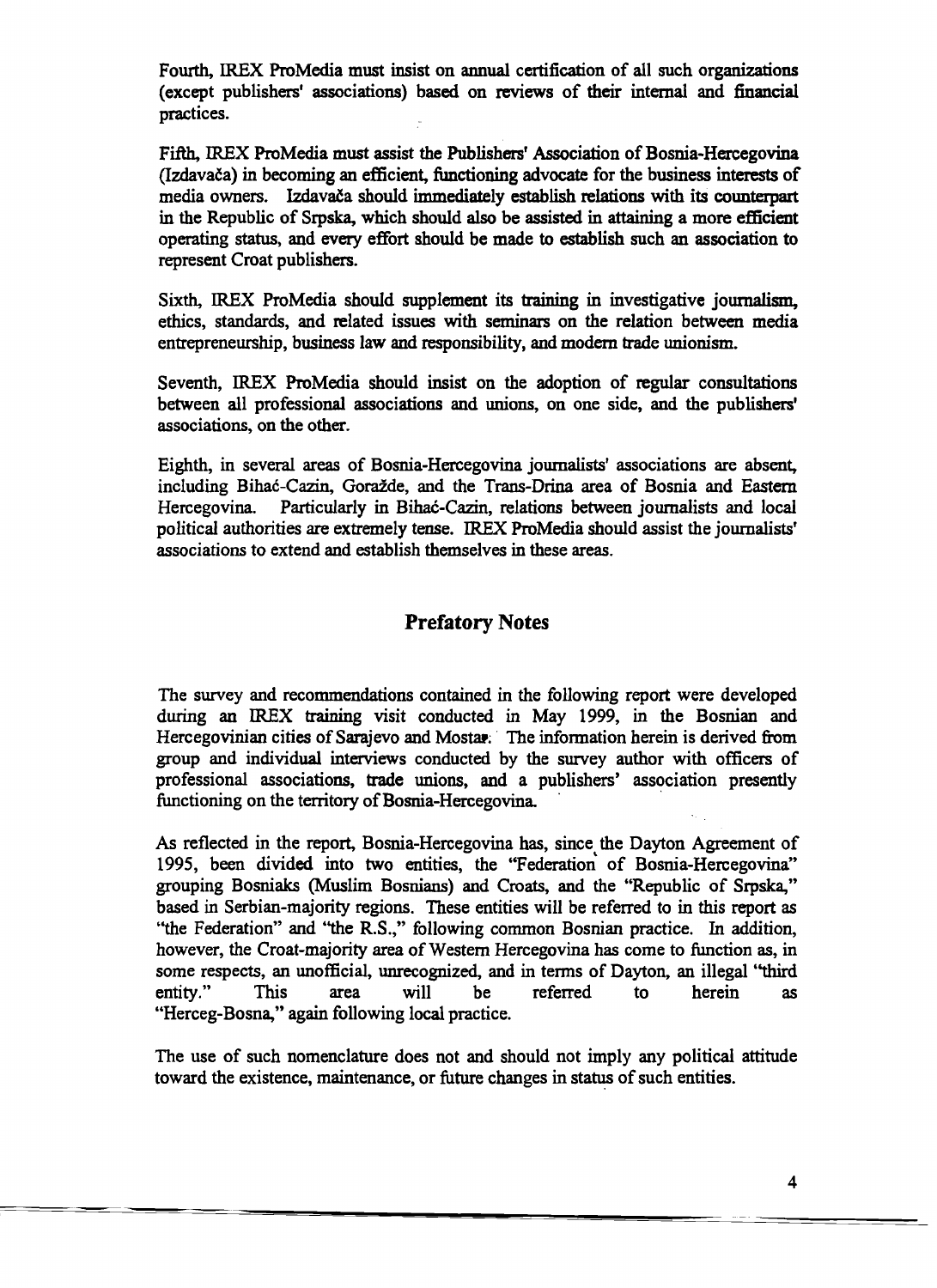In addition, for the pwposes of this report, organizations created for purposes of professional development, establishment of ethics and standards, development of press laws, and purely political lobbying, and the economic interests of owners of enterprises are labelled "associations." Those created for the development of labor law, labor standards, negotiation of contracts, and other economic interests of employees are described as "unions." *As* will be seen, the lack of clear definitions in these categories is a significant feature in the organizational landscape of Bosnian journalism.

It should also be noted that while the organizations described in this report draw their memberships from both print and electronic media, as well as from publishers, editors, reporters, staff writers, photographers, free-lancers, and other employees, the major interest of this survey has been in print media.

The organizations and individuals swveyed and interviewed in this report consist in the following. All named officers were interviewed with the exception of those specifically mentioned as "not interviewed":

- 1. The Independent Union of Professional Journalists of Bosnia-Hercegovina. (NUPN) Headquarters: Sarajevo. Mehmed Husic, President. Borka Rudic, Secretary General.
- 2. The Association of Journalists of Bosnia-Hercegovina (Savez). Headquarters: Sarajevo. Edis Mesihovic, President. Milan Pekic, Secretary-General (not interviewed).
- 3. Union of Journalists of the Republic of Srpska (UNRS). Headquarters: Banja Luka. Branislav Božić, President.
- 4. Independent Union of Journalists of the Republic of Srpska (NUN). Headquarters: Banja Luka. Branko Peric, President.
- 5. Association of Croat Journalists of Bosnia-Hercegovina (UHN). Headquarters: Mostar. Milenko Karacic, President. Vlatko Menix, International Secretary. Milan Vego, Organizational Secretary. Ilko Barbaric, Assembly President.
- 6. Trade Union of Journalists of Bosnia-Hercegovina {Sindikat). Headquarters: Sarajevo. Nagorka Idrizovic, President.
- 7. Publishers' Association of Bosnia-Hercegovina (Izdavača). Headquarters: Sarajevo. Sead Demirović, President.

In addition to the officers listed above, other members of some organizations were interviewed. In addition, none of these officers serves on a full-time or even a paid basis, and their employment affiliations are noted in the narrative. Finally, local branches of each organization, for those that maintain them, are also noted in the text.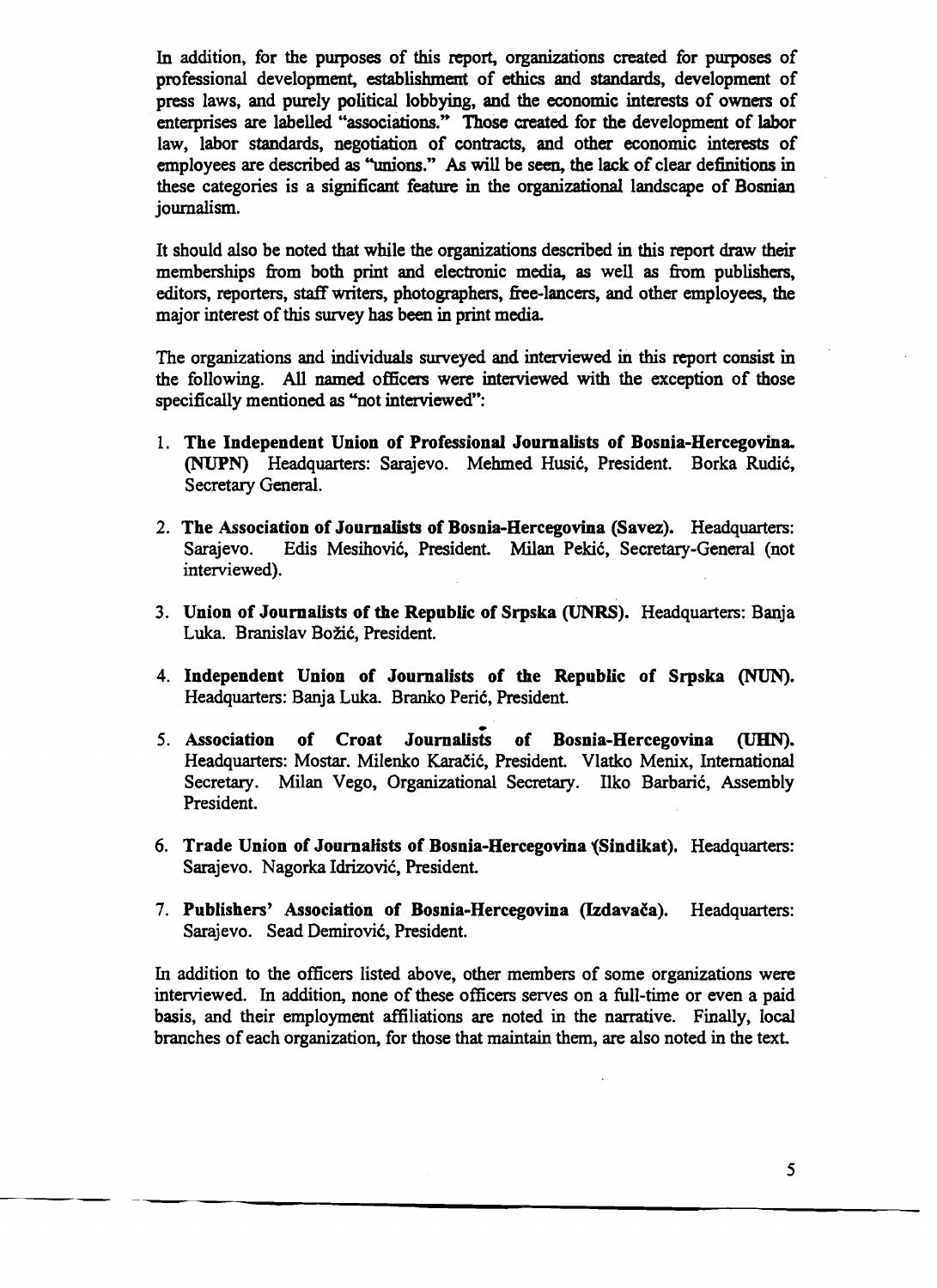The author of this report, Stephen Schwartz, has been a staff writer for the *San Francisco Chronicle* since 1989 and has served as regional secretary of the Northern California Media Workers' Guild, AFL-CIO, since 1996. Mr. Schwartz has previously consulted on Bosnian journalism, on a paid basis, for the International Federation of Journalists (IFJ) and the Council of Europe, and has coordinated international activities in Bosnia-Hercegovina for The Newspaper Guild (AFL-CIO) as part of his official Guild duties. He previously visited Bosnia-Hercegovina in such capacity in 1997, 1998, and earlier in 1999.

The author expresses his thanks for assistance in completion of this project to IREX employees in Sarajevo: David DeVoss, Resident Advisor; James Napoli, Media Advisor; staff members Dražena Peranić, Alena Begović, Jasmin Zeherović, Amela Haverić, and Amir Mehičović.

The opinions and recommendations in this report are strictly those of the author, and the contents of this report are strictly confidential.

•••••

#### **Introduction**

At the time of this survey's completion, Bosnia-Hercegovina is at peace, after the horrors of the 1992-95 conflict and the establishment of a postwar order under the Dayton Agreement. Although war continues in neighboring Yugoslavia, and while the historic state of Bosnia-Hercegovina remains divided into two post-Dayton entities, both the "Federation" and ''R.S.'' evince immense evidence, on the part of ordinary people, of the will to reconstruct a normal life and to build a post-Communist economy.

Nevertheless, the scars of war - physical, cultural, psychological, and political remain visible. The physical record of war includes destroyed buildings, the continuing agony of deportees seeking to return to their homes, and injured victims, along with massive cemeteries filled with fresh grave markers. Cultural, psychological, and political indicators are subtler but no less present. Above all, the legacy of a terrible conflict is to be found in the professional lives of journalists, both in print and electronic media.

Bosnian journalists remain unsure of themselves and their role. Bosnian media , consumers have grown extremely cynical about the manipulation of public opinion. In addition, international observers, and some Bosnians, blame media propaganda for the onset and many atrocities of the war. Some foreign agencies operating in Bosnia have so placed blame for ethnic polarization and fighting on media as to have assumed that Bosnian media must be thoroughly monitored, controlled, and directed so as to prevent a new outbreak of combat.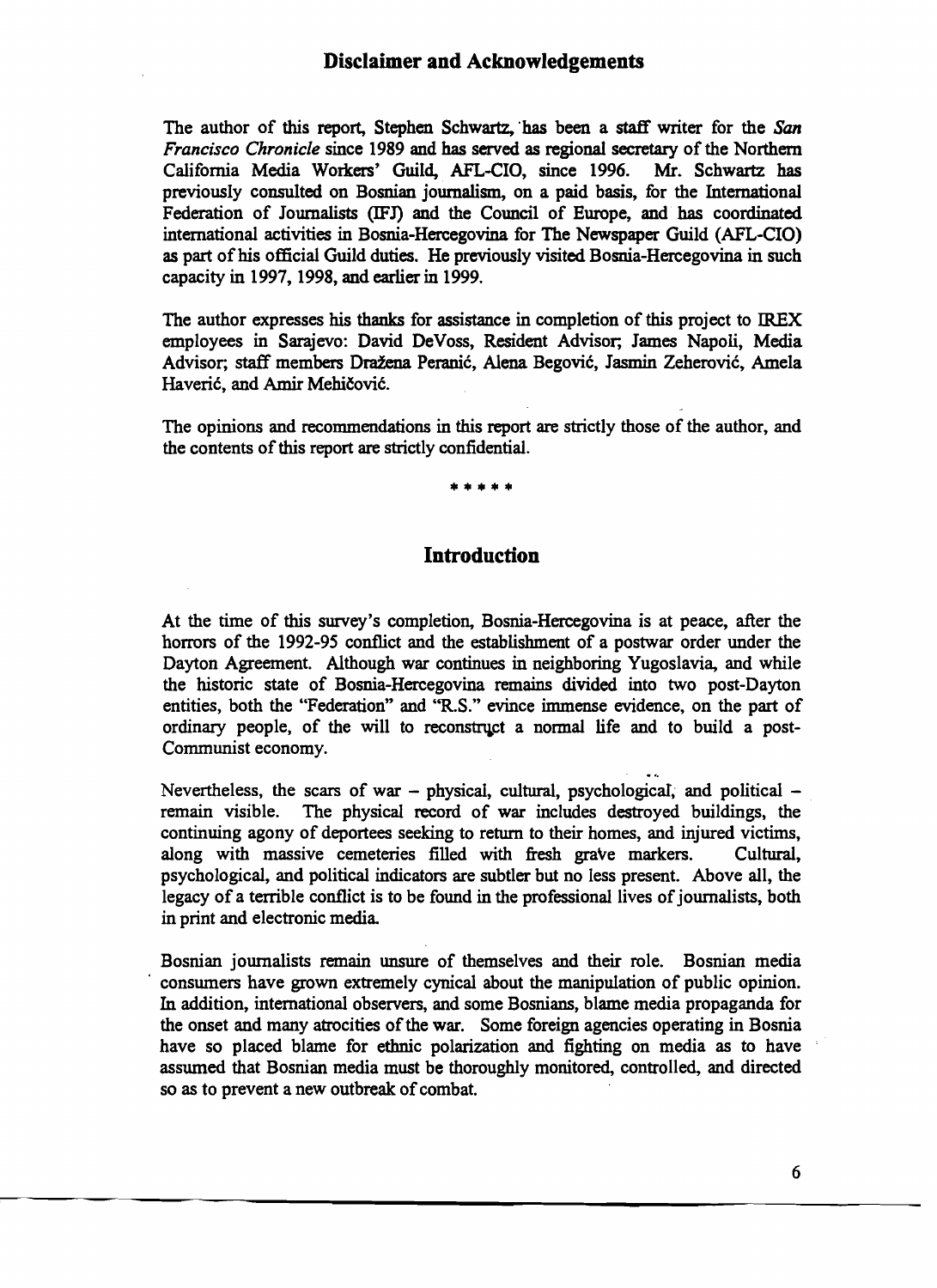The efficient, modem, and service-oriented organization of the media communities in Bosnia-Hercegovina must be regarded as a leading priority for the country's success.

**•••••** 

# **Historical Overview**

Prior to the collapse of former Yugoslavia, journalists in all the country's six constituent republics and two autonomous provinces were organized along the typical lines of a Communist society. *As* a requirement of their employment, they were enlisted in a Journalists' Union that mainly operated Journalists' Clubs (a restaurant, bar, library, and meeting rooms) in the major cities, while also administering vacation homes, pension agreements, and related state-controlled services.

These "Unions" seldom addressed issues of professional training and standards, and almost never negotiated employment contracts. This latter fact reflected their membership limitation to editors, reporters, photographers, and other professionals, whose employment status was viewed as more akin to that of a doctor or lawyer than of a salaried employee or wage worker. Such Journalists' Unions were rigorously controlled by state authorities and by the cadres of the League of Communists of Yugoslavia (party).

The remnants of such organizations exist today in the form of the Savez in the "Federation" and the UNRS.

However, war and the incipient economic transformation of former Yugoslavia have stimulated the formation of various new organizations. Thus, the Savez is stimulated the formation of various new organizations. unfavorably viewed as a state-dominated organization, and UNRS is criticized for almost exclusively representing employees of state-owned media. To an extent, a second, party-ideological template exists on top of that derived from the history of official, state organizations, so that in the case of Savez the organization is viewed as under the influence of the ruling party in Muslim Bosnia, the Party of Democratic Action (SDA). Similarly, the newest of the media associations, the UHN in Herceg-Bosna, although having no institutional link with the Journalists' Unions of the past, is perceived as under the political control of the ruling party in Croatia, the Croatian Democratic Union (HDZ). \

By contrast, other recently-emergent organizations, including the NUPN, NUN, Sindikat, and Izdavača, have clearly sought to distance themselves from the Communist organizational tradition and from the recurrence of party influence in non-Communist forms. This desire is reflected in their choice of names, mainly through the use of the term "independent." In this context, independent denotes a move toward freedom from state and party influence, above all.

Nevertheless, it must be admitted that in most cases the ideal of independence for media is far from being achieved in Bosnia-Hercegovina. Obviously, the successful transformation of the present organizational disarray into an efficient structure is crucial to the attainment of this goal.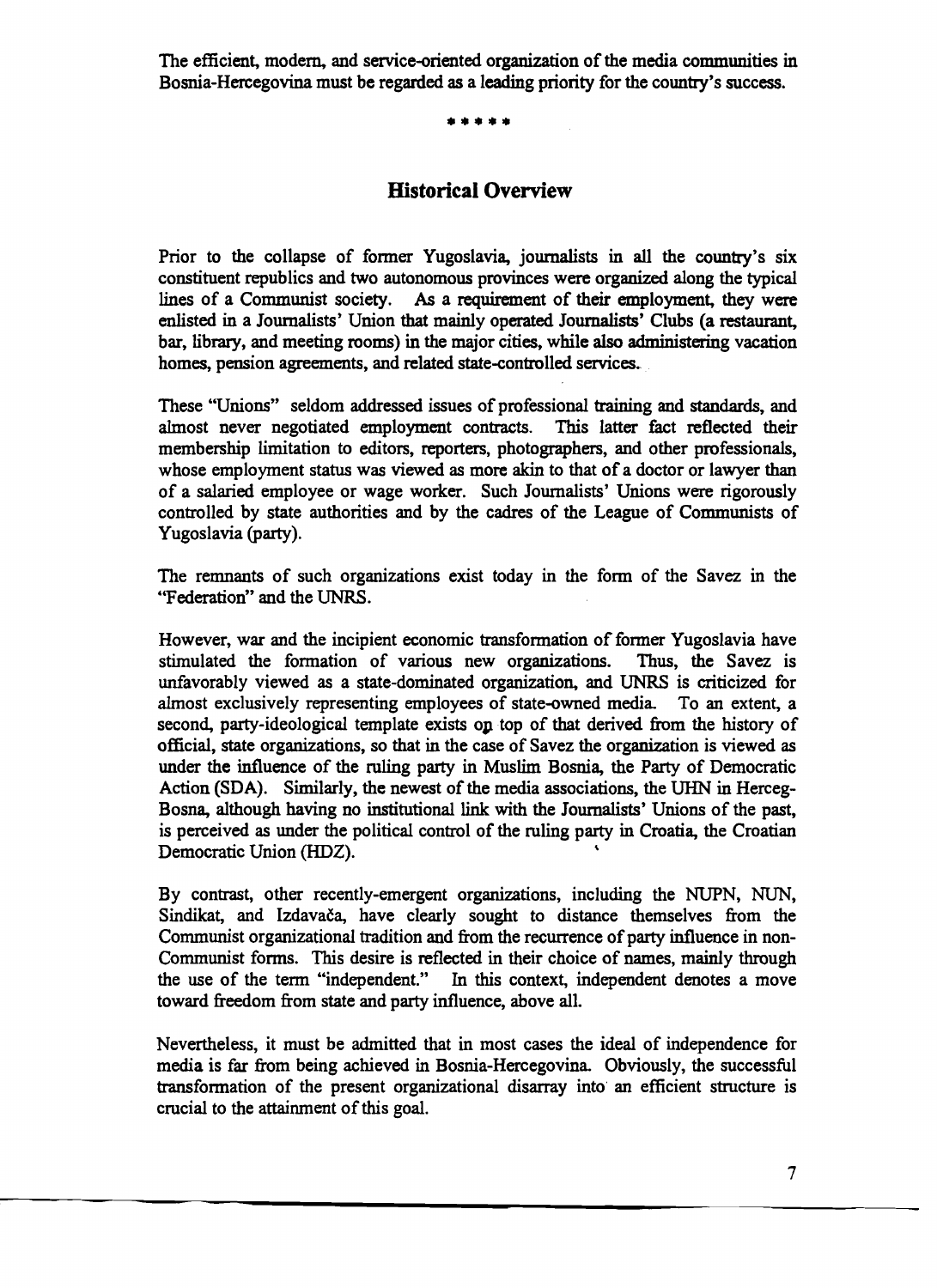The main problem facing all these associations and unions in the short term is one of organizational focus and clarity of self-definition. In effect, among all of them there are two tendencies. The first is to try to do everything, and in many cases to try to combine the functions of a professional association with that of a trade union. The second is to propose self-definitions based on what the officers believe the international community wants to hear, and which will therefore lead to cash infusions to the associations, which are almost uniformly destitute of financial resources. The issue of associations vs. trade unions is especially problematical given the heritage of Communist era fake trade unionism and the absolute lack of experience with modern trade union practice in the industrialized nations.

# \*\*\*\*\*

# **Organizational Review**

The survey author conducted organizational meetings and interviews over a two-week period in May 1999. These were set up on the basis of IREX convenience.

One phenomenon was repeated throughout the interviews held for this survey: officers of associations blamed poor internal functioning of their groups not on individuals or economic obstacles but on the persistence of the Communist culture of passivity and a lack of member commitment and activism.

#### The Independent Union of Professional Journalists of Bosnia-Hercegovina (NUPN).

NUPN was founded in 1996 in a split from the oldest journalists' organization in Bosnia-Hercegovina, the Savez. For some. time, NUPN was promised financial support by The Newspaper Guild, based in the U.S., but little cash showed up in Sarajevo. Mr. Husic, its president, made it very clear that NUPN is a professional association only and that it had no common interest with The Newspaper Guild, which is strictly a labor union. He also stated that many members of Savez wish to join NUPN, but that the latter, unlike Savez, is, according to Mr. Husic, restricted to authentic journalists who are recommended by a current member of NUPN. NUPN has working branches in Tuzla, Zenica, Mostar, and Bihac.

Ms. Rudic called for the journalists' associations in Bosnia-Hercegovina to form a single coordinating advisory board. Mr. Husic noted that 30 legal cases are pending against individual journalists in Bosnia-Hercegovina, and expressed concern that a promise by the International Federation of Journalists (IFJ) to pay for their legal defense would not be honored. Ms. Rudić said NUPN should establish a press center in Sarajevo to serve foreign. as well as domestic journalists with technological and logistical support in their reporting work.

Ms. Rudić later stressed that NUPN needs to adopt a more political, lobbying approach to defending the interests of all Bosnian journalists. She also supported the concept of meeting with the Bosnian publishers' association (Izdavača).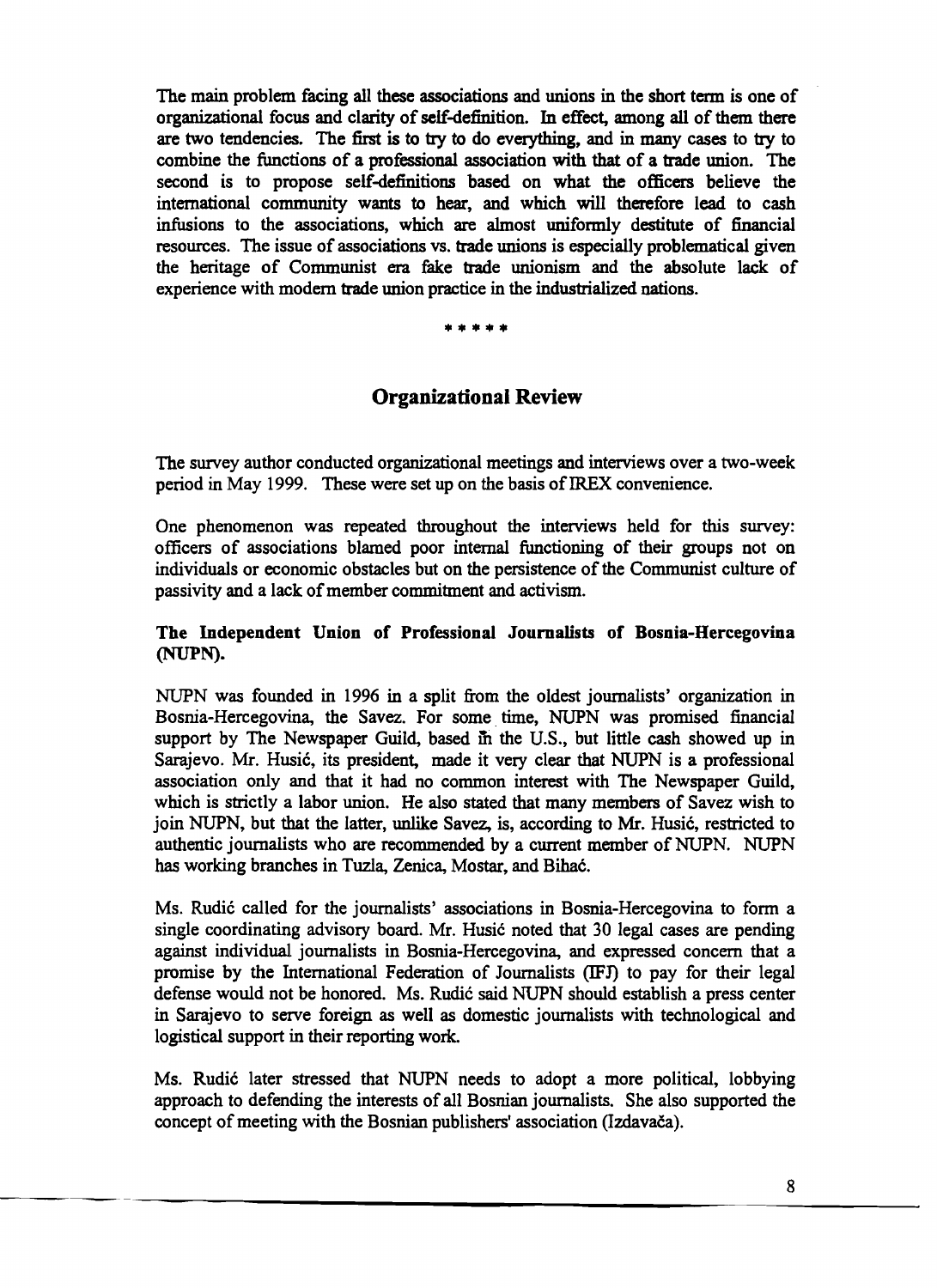Recommendations: NUPN has emerged as the most stable and effective of the journalists' associations in Bosnia. NUPN should be encouraged, organzationally, to take the initiative in reaching out across ethnic lines, and to become the major functioning center for the entire profession. It should especially be assisted to focus on lobbying.

To this end, NUPN should be encouraged to relax its entry requirements, and to hold regular meetings with Savez. NUPN should also be encouraged to begin regular consulations with Izdavafa. NUPN should be assisted in establishing a legal defense fund that will assist all Bosnian journalists. To the extent possible, NUPN should be assisted in establishing the Sarajevo press center envisioned by Ms. Rudie.

#### The Association of Journalists of Bosnia-Hercegovina (Savez).

Savez is the oldest media association in Bosnia-Hercegovina, and claims some 1,200 members. As much as NUPN, its leadership is rhetorically committed to organizing throughout the country. However, it is profoundly handicapped by perception that it is a holdover from the Communist era, and by the personal style of its fonner main leader, Enver Čaušević, who now directs a private publicity agency.

Edis Mesihovie, the present Savez leader, insisted that the organization is no longer state-controlled; yet Savez continues to be perceived as politically dominated by the ruling Bosniak party SDA Edis Mesihovie, criticized NUPN as a personal enterprise, which split off from Savez in order to obtain grants. But he also said that he supports reunification with NUPN, and said the only obstacles to such unification are personal. He said the independence of enterprises  $-$  the catchword for NUPN  $-$  is less important than professional standards.

Mr. Mesihović strongly rejected any involvement of Savez with trade unionism; nevertheless, he expressed criticism of NUPN for not assisting journalists to get out of black market employment and into structured, stable, and legal positions. He was critical of Sindikat, the only group functioning as a declared trade union, for becoming more a third association in the "Federation," than a real trade union, which he said is needed.

One problem for Savez is that many people claiming to be journalists joined it during the war, but did not pursue journalism seriously or lacked a commitment to authentic professionalism. Mr. Mesihović said the organization must now review its membership and limit it to real journalists.

Recommendations: Savez should be encouraged to stress professional training and standards as its sole mission. Every effort should be made to promote reunification of Savez with NUPN, perhaps through delimitation of clear, separate duties: for NUPN, lobbying, for Savez, training and professional development.

#### Independent Union of Journalists of the Republic of Srpska (NUN).

------- ----------------------------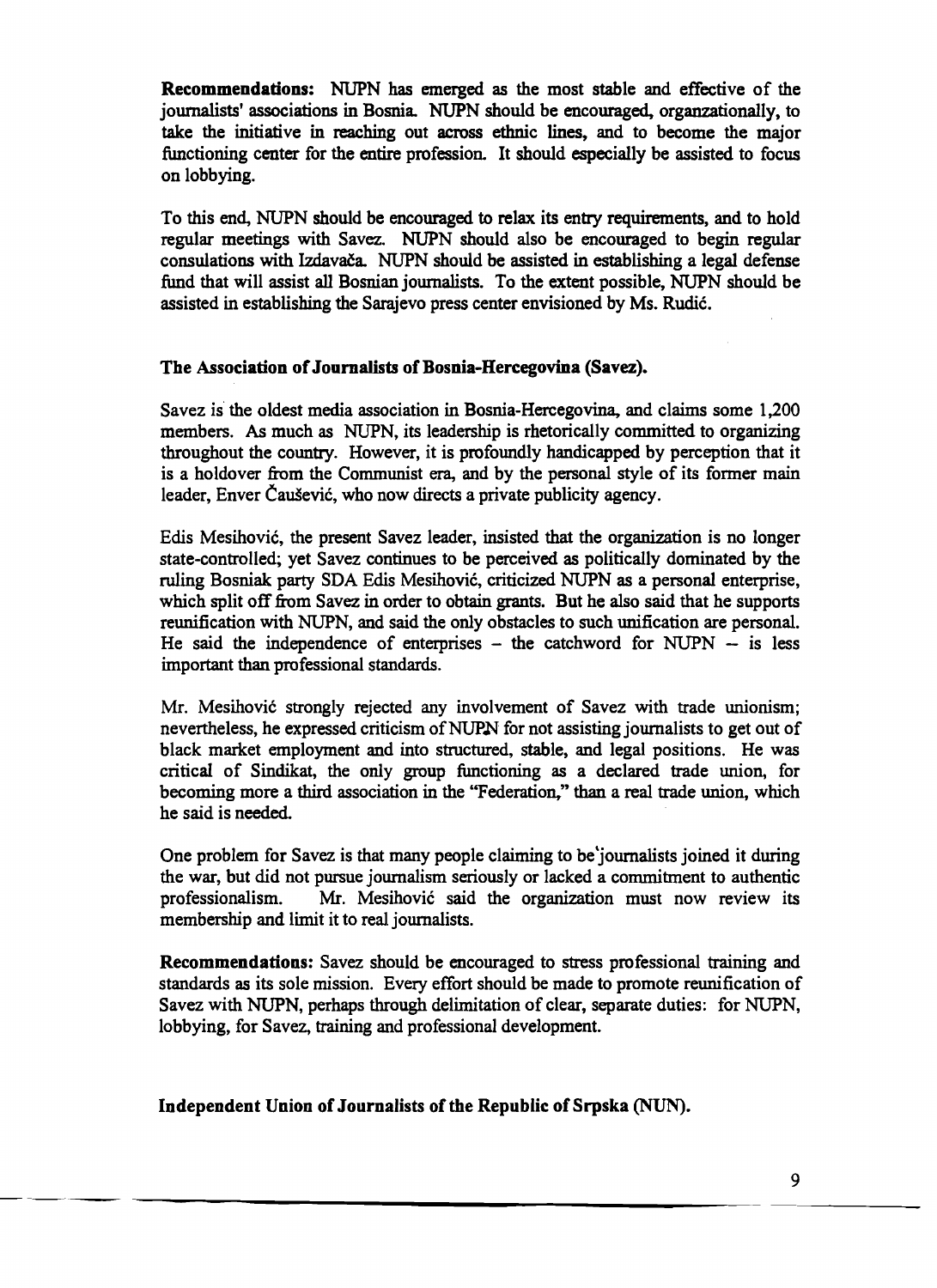Branko Perić of the NUN has developed a coordinating relationship with his counterpart in the "Federation," Mehmed Husić. Mr. Perić is also employed as Banja Luka editor of ONASA, the news agency run by Mr. Husić. Mr. Perić described NUN as a professional association, not a trade union, with 100 members, all employed in private enterprises, and growing. He said the organization is mainly concerned with intellectual property rights, training, lobbying. NUN has held four seminars for young journalists using U.S. models, with the topics of journalism and business, and elections. He described the main goal of NUN as continuing education of young journalists, and noted that a journalism department had just opened at the University of Banja Luka.

He said NUN supports the establishment of a separate trade union to handle contracts, social security, and salary guarantees.

He admitted that a very poor management situation exists in NUN, which he blamed on a bad organizational beginning. He said the group had made a poor choice in its board members, who were not sufficiently committed to it. However, he said NUN had held an assembly, elected new officers, and hired an office manager.

Like NUPN, NUN faces legal problems. NUN also must deal with approximately 30 personal suits against journalists, all of whom are presently paying their own court expenses out of pocket. Many suits have emerged against state-employed journalists in the "RS.," because of the deep political conflicts there. He complained that NUN had sought affiliation with the International Federation of Journalists (lFJ) but received no support from them.

Mr. Peric expressed support for the establishment of an association of publishers in the "R.S."

Recommendations: Although perceived as more independent than its rival, UNRS, because of the latter's representation of state media employees, NUN is handicapped by the lack of credibility of Mr. Peric as an association leader. He has not held elections to his board and is perceived mere as a functionary than a journalist. In addition, he is seen as too close to the international community. His strength, according to others, is his stress on legal issues.

NUN probably cannot be reformed. Although ending USAID assistance to NUN may be, in the short term, a painful process, it is simply undeniable that NUN has proven radically ineffective. NUN should be encouraged to reconstitute itself as a branch of NUPN, reporting to the latter's officers, as a condition of receiving further assistance, and should also establish a finner link with UNRS, with the aim of achieving a single "R.S." media association.

#### Union of Journalists of the Republic of Srpska (UNRS).

UNRS has organized 80% of "RS." journalists, but it is perceived critically for almost exclusively representing state media employees. However, radio broadcaster Branislav Božić, its president, is clearly the most dynamic association leader in Bosnia-Hercegovina. Nevertheless, like its counterparts, UNRS clearly suffers above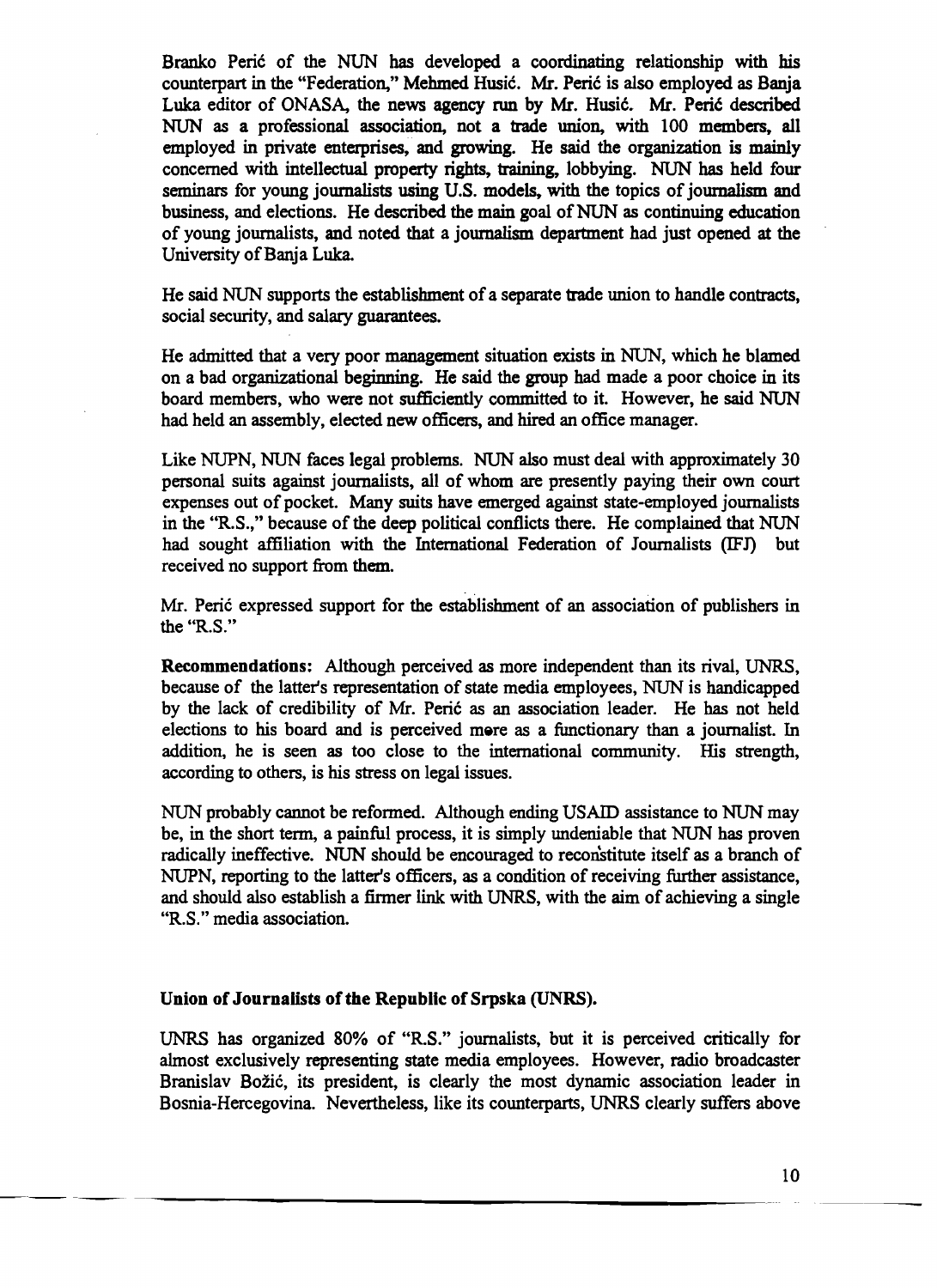all from a lack of clear self-definition. UNRS has committed itself to virtually every area of media association and trade union work; it maintains parallel but separate professional and trade-union organizations.

UNRS expressed virtual desperation on economic issues. Without economic relief from the international community comparable to that received in the ''Federation,'' and given the breakdown of economic relations with Yugoslavia caused by the latest war, UNRS leaders increasingly look to classic trade union solutions to defend their interests. UNRS has already called a five minute strike.

Recommendations: In the short term, UNRS needs to be guided away from tradeunion ideology and toward a greater emphasis on professional standards and related issues. Like URN, UNRS would benefit from comparative seminars on professional associations and media trade unions in the leading industrial nations.

#### Association of Croat Journalists of Bosnia-Hercegovina (UBN.)

UHN is the newest of the Bosnian media associations, founded in 1998 in Mostar. According to Vlatko Menix, International Secretary, it has 111 members. A reliable source reports that URN was formed after its members were expelled from the Journalists' Union of the Republic of Croatia, from which they were removed because, according to that body, they were citizens of a foreign country, namely Bosnia-Hercegovina. This offers a rare example of Croatian obedience to the provisions of the Dayton Agreement, according to which Bosnia-Hercegovina is a single nation. In general, the Croatian state of President Franjo Tuđman, the Croatian ethnic leadership in Herceg-Bosna, and the Croatian media in Herceg-Bosna, are perceived as aggressively supporting, in the short term, revision of Dayton to recognize Herceg-Bosna as a third entity, with its eventual incorporation into Croatia proper.

Perceptions of Croatian state and HDZ party control over Herceg-Bosna and its media are difficult to deny given the character of the UHN interviewees, all of whom are employed by official, Croatian state media, directed from Croatia proper. Nevertheless, the alleged expulsion of these media employees from the Journalists' Union in Croatia proper illustrates two things: the occasional insistence of the Tudman regime on formal compliance with Dayton, so as not to provoke the U.S., and the increasing independence of the broader labor movement in Croatia.

According to the interviewees, UHN exists to defend the rights of journalists, and is open to cooperation with all other organizations. All its expenses are paid for out of the members' own pockets. They stressed that financial independence is necessary if the organization is to attain political independence from HDZ, though they were not interrogated and volunteered no information on whether such independence is even theoretically possible given the situation in Croatia and Herceg-Bosna.

Mr. Menix stated that the three main media associations in the country are clearly ethnic in composition, with URN representing Croats, the NUPN Bosniaks (Muslims), and the UNRS Serbs. He stated that 98% of the membership of each is uniform, presented this as "reality," and argued that any claims otherwise are a waste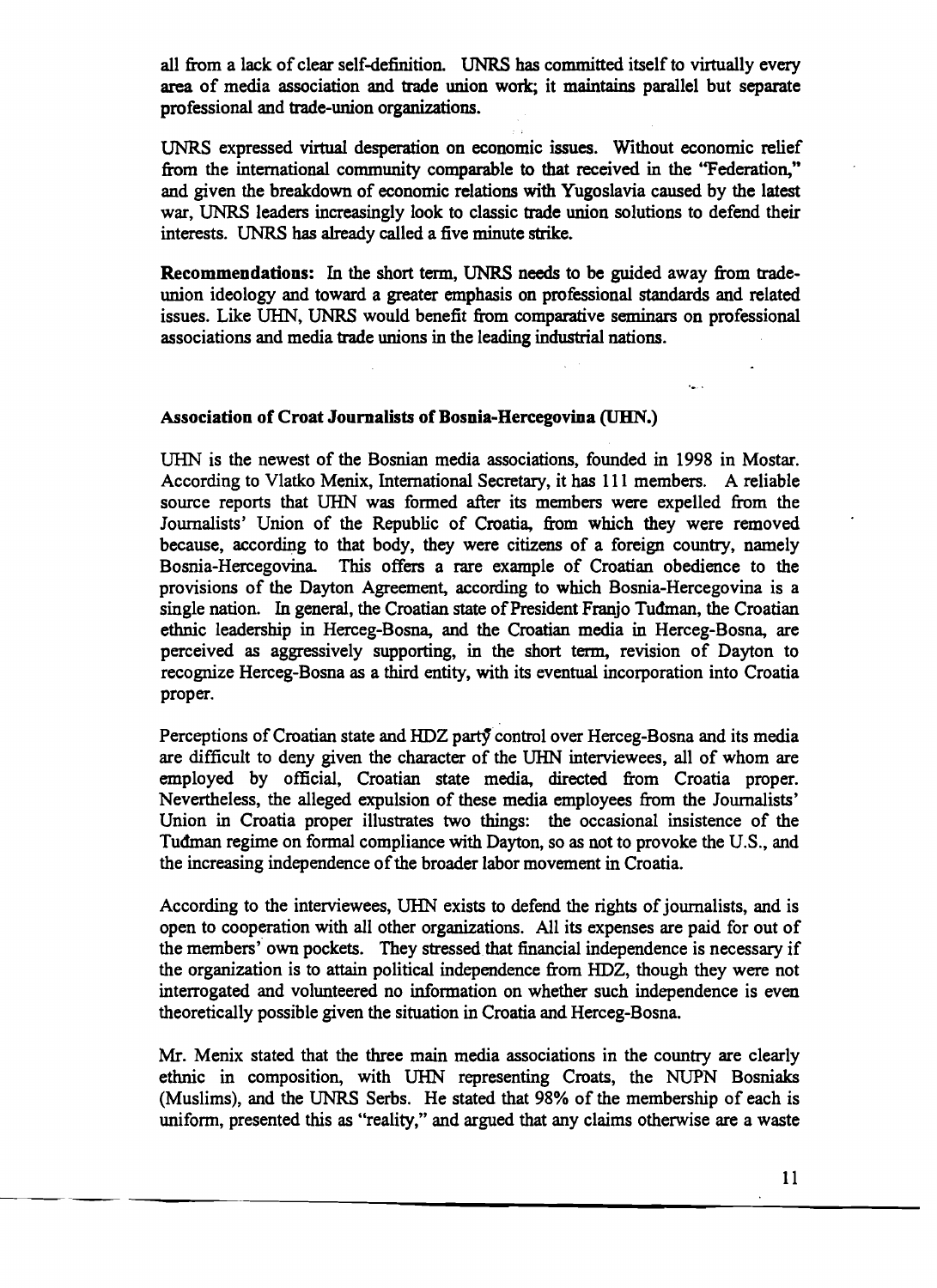of time. However, he also stated that the ethnic split "continues to kill journalists." With regard to the continued division of Mostar into two zones, he repeated common remarks about the lack of personal security of Croatian journalists in the Muslim East of the city. The same comments are heard from Muslim journalists in East Mostar about the west side of the city.

Nevertheless, he said UHN supports "any steps toward concrete understanding" between the city's two sides.

Mr. Menix stressed that URN is a professional association and not a trade union. It should be noted that, whether this is or is not a positive aspect of the situation, URN is virtually the only one of the groups claiming to represent journalists that has a clear mission: that of advocating for Croatian ethnic interests. In addition, it is the only organization among the group that is unitary, with no rival group among its constituents. Mr. Menix observed, however, that a separate trade union organization is necessary for Bosnian joumaIists, to address questions of labor law and employment conditions and contracts.

Mr. Menix stressed the success of UHN's recruitment campaign, in which some 111 members joined while the group had no material base; but this also may mainly reflect a uniform, political agenda among Croat joumaIists in Herceg-Bosna He further emphasized the internal unity of the group, which is probably a consequence of a single ethnic and political outlook. However, he noted difficulties in managing the organization, which he blamed the culture of social passivity engendered by Communism, in which no education in modern management and responsibility was possible.

Mr. Menix noted with regret that there is no publishers' association in Herceg-Bosna and said that the establishment of such would be desirable.

Recommendations: UHN needs support in improving its services to members as a professional association rather than an ethpic special-interest group. An important part of such support would be training in what a professional association of journalists in the larger, Western industrial nations is and does.

UHN also needs to decide to what extent it will participate in IFJ activities, given that the latter are clearly biased toward labor issues. A step in that direction would be to hold a comparative seminar on media unions in modem industrial societies.

URN should be encouraged to meet with Croatian publishers, including officers of state enterprises, to support the creation of a privately-run Croatian media publishers' and owners' association.

#### Trade Union of Journalists of Bosnia-Hercegovina (Sindikat).

Sindikat was founded in 1997 with a clear mission: establishment of a Western-style trade union that would concern itself with journalists' immediate economic interests, above all negotiation of contracts. However, the difficult economic situation of the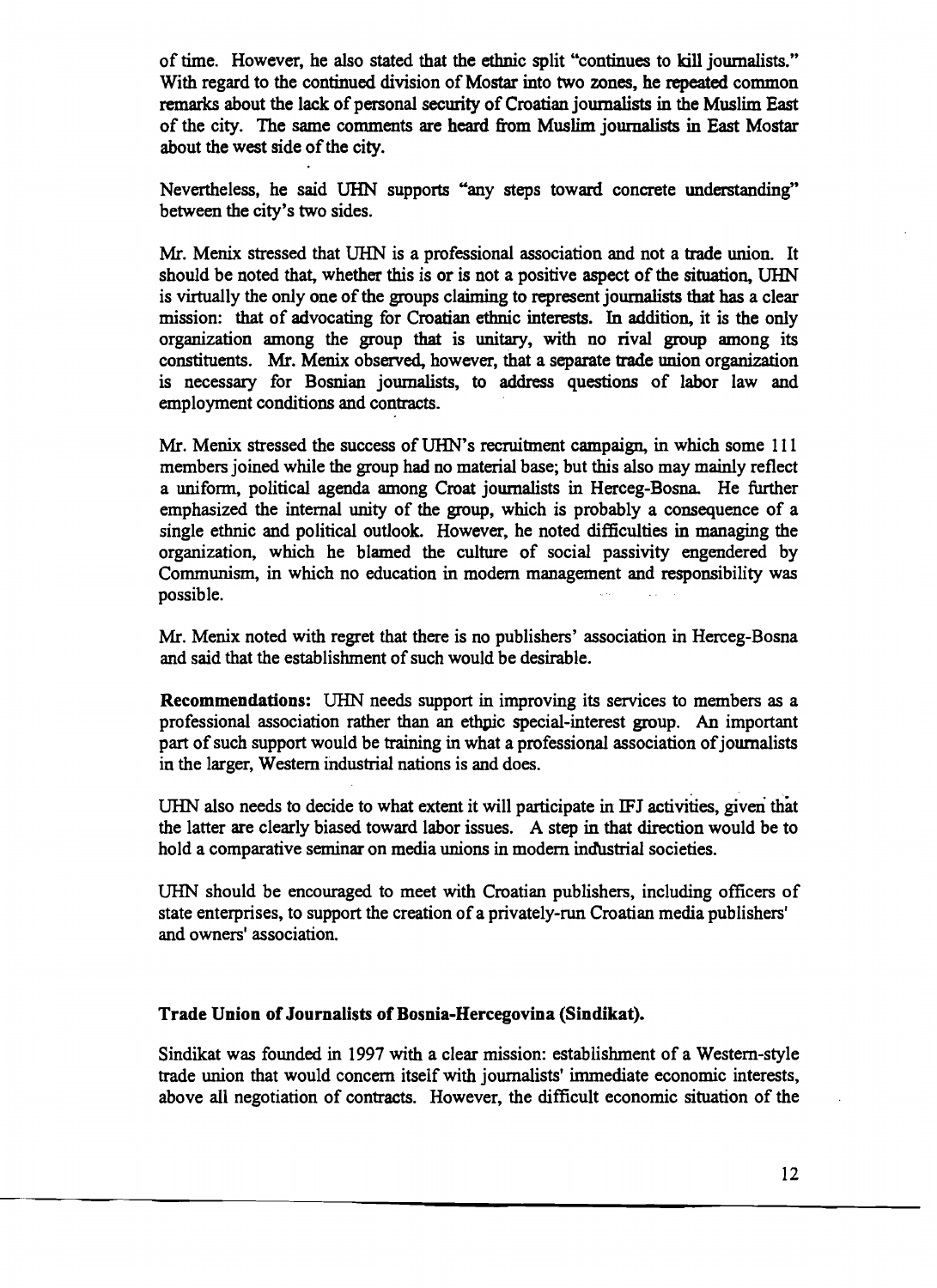country, the retardation of broader trade union reform, simple ignorance of modem trade unionism, and lack of commitment by members have proven major obstacles to getting Sindikat off the ground.

Sindikat claims 250 current members. It maintains, at least on paper, branches in all 10 cantons of the "Federation" and has established relations with "ReS." associations. It holds regular membership meetings, according to Ms. Idrizovic, its president. She asserted that numerous journalists wish to join Sindikat rather than any of the professional associations.

Sindikat leaders view their main problem as the absence of any labor law in Bosnia-Hercegovina. But Ms. Idrizović was the strongest advocate among those interviewed, except for the president of Izdavača, in supporting the strengthening of a media publishers' and owners' association, on the argument that such is needed to get employers out of Sindikat, in which some now hold membership. This confusion of professional identity on the part of some members, like the confusion of mission at the organizational level, further reflects the chaotic nature of the economic reform process in Bosnia-Hercegovinais post-Communist society.

Recommendations: Sindikat can benefit only from one form of assistance: serious education in the nature of trade unionism in modern industrial societies. through small, intensive seminars.

#### Publishers' Association of Bosnia-Hercegovina (Izdavača).

Izdavaca was founded in 1994 and has 120 members.

It is emblematic of the obstacles facing Bosnian media associations that Izdavaca, the organization representing media proprietors, is almost never mentioned as a press association. Further, international bodies in Bosnia-Hercegovina typically theorize actions and decisions against media owners.without providing for their representation or input. Izdavaca has never been asked to participate in any internationally-run discussions of Bosnian media.

This is hardly acceptable in the perspectives of a modern media industry in a modern industrial society. Given the prospect of rapid but problematical privatization. Given the prospect of rapid but problematical privatization, Bosnian media owners need a body that will advocate for 'their economic interests as owners. In addition, once labor law is established and contract negotiations begin to take place, a strong representative group for owners of media will be an absolute necessity for the establishment and maintenance of an orderly relationship between management and employees,

Like the associations, Izdavača suffers from lack of institutional focus; many members are also members of professional journalists' associations. Izdavača sees its ultimate mission as improving the privatization process while assisting in such matters as importation of newsprint. Mr. Demirović, president of Izdavača, declared that the main problem of all media associations in Bosnia-Hercegovina is the same as that many ascribe to their individual members, writ large: they are passive rather than active groups.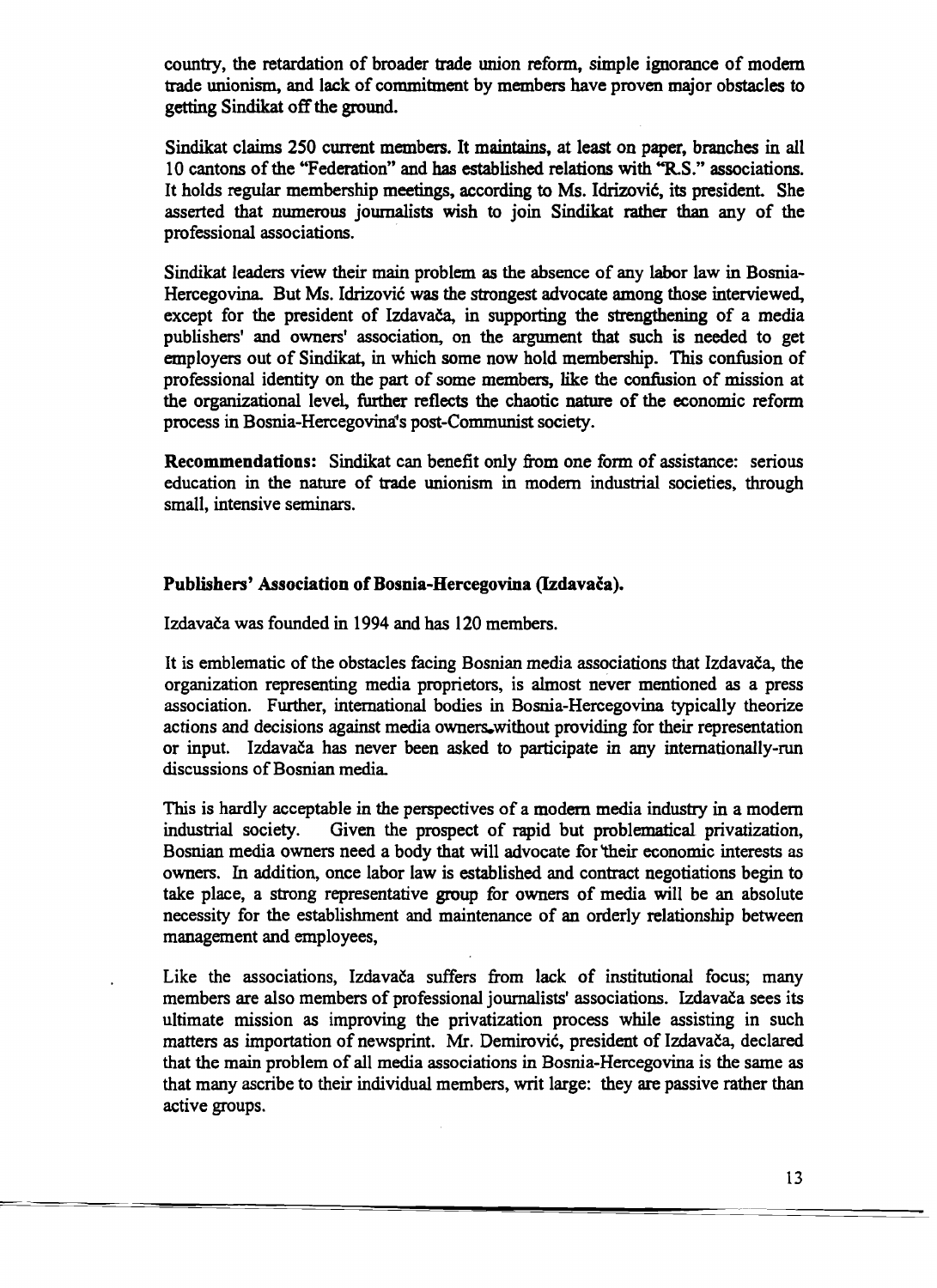A publishers' association exists in the "R.S.," headed by Zeljko Kopanja, of*Nezavisne Novine,* but is organizationally quiescent. No joint meetings of the two groups have been held.

Mr. Demirovic expressed considerable concern that layoffs from overstaffed media after the completion of privatization in the next few months may lead to serious labor contlict, and charged Sindikat and other associations with using irresponsible rhetoric. He called for real education of Sindikat and other officers in modern trade unionism.

Recommendations: Every effort should be made to assist Izdavača in becoming an authentic, efficient body representing the interests of publishers. In addition, Izdavaca should be encouraged to meet regularly with its the "R.S." counterpart, and the two bodies should support the creation of a similar body representing Croat media ownership.

•••••

### General Recommendations

First, IREX should fund an expert in media professional organizations for an assignment of at least four months to work exclusively on these issues. Such an individual should be an American with extensive practical experience in this area, along with a published bibliography of original research and comparative studies. Although IREX ProMedia in Bosnia-Hercegovina is currently adequately staffed for professional training, analysis, and business training, organizational issues represent a separate area of competence in which practical experience is indispensable. As an alternative, an existing post should be reorganized to include adequate work time for extensive and dedicated attention to these issues.

•

Second, IREX ProMedia should recommend that the professional associations, unions, and publishers' associations join and participate in a non-official, advisory press council, or, better, a liaison committee, that will focus on coordination of their activities in the direction of eventual unification. Such a body should be directed and staffed by Bosnians rather than outsiders, and the Independent Union of Professional Journalists (NUPN) should be considered the lead organization in establishing such a coordinating committee. Activities of such a press council should include study of a reform in the issuance of press cards, which should be removed from the authority of SFOR, establishment of a legal fund to assist journalists throughout Bosnia-Hercegovina, and creation of a press center in Sarajevo.

Third, USAID should review its policy on assistance to state-dominated and partyoriented organizations. The reason for this is simple but dual: the Union of Journalists of the Republic of Srpska (UNRS) is undeniably the most serious and effective such association in that entity, regardless of its reputation as a statecontrolled body, and the Union of Croat Journalists of Bosnia-Hercegovina (URN) is the sole such organization in the area of Herceg-Bosna. Exclusion of these groups from assistance serves no practical purpose. Both these organizations are crucial to